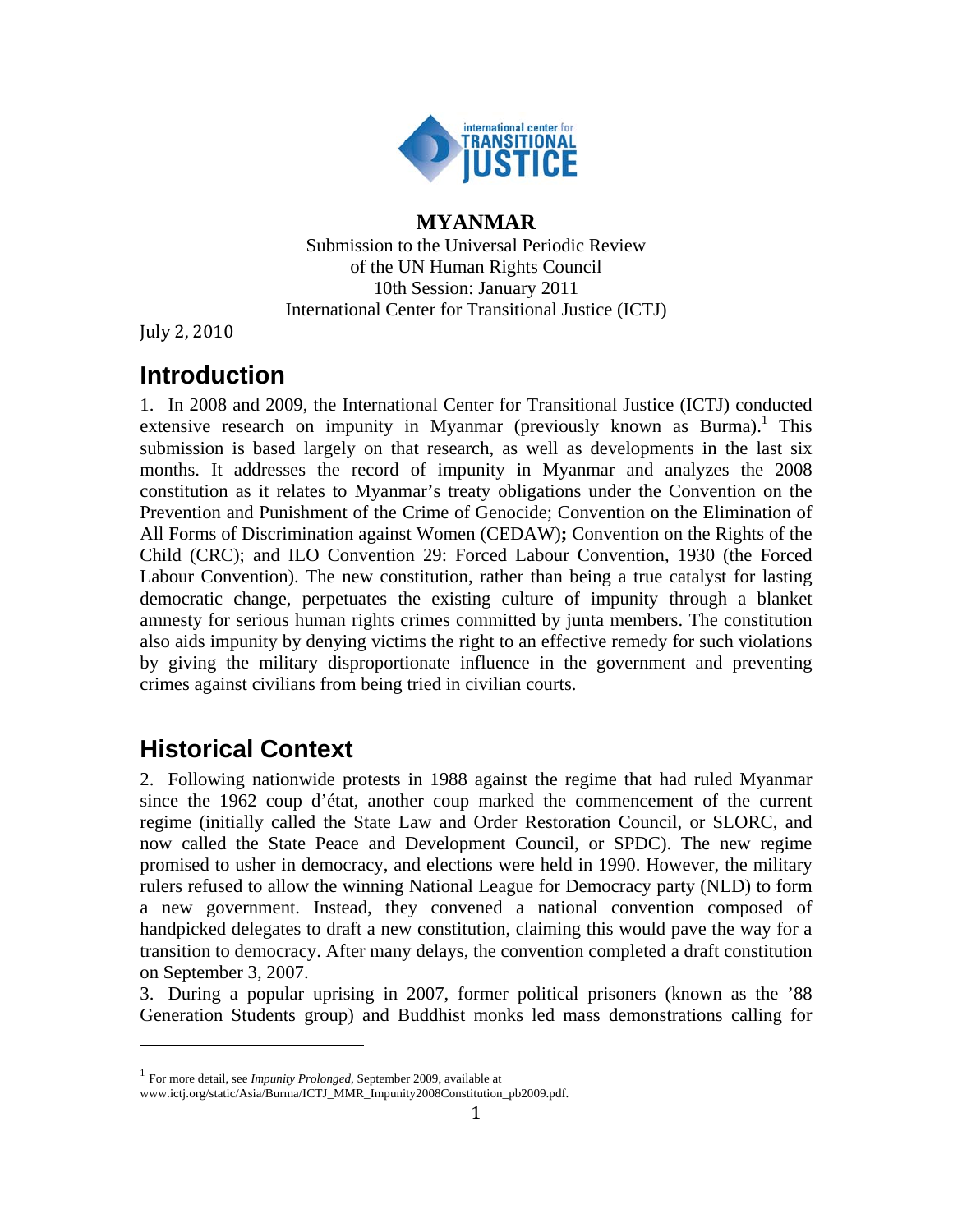economic reform and national reconciliation. The military responded with ferocious force, arresting the protest leaders, raiding monasteries, and firing on crowds of peaceful protesters. Dozens of people were killed. Hundreds of protesters were detained and reportedly tortured, and some were sentenced to long prison terms.

4. In response to international criticism over the crackdown, the SPDC announced a national referendum on the new constitution for May 10, 2008, with elections to follow in 2010. One week before the referendum, Cyclone Nargis devastated Myanmar, and more than 130,000 people either died or were missing. The military rulers insisted on proceeding with the referendum despite the inaccessibility of some communities due to mass destruction and population displacement. They claimed that more than 92 percent of eligible voters had approved the new constitution. To date, the promised elections have not been held. $2$ 

#### **Substantive Concerns**

5. Serious human rights violations have occurred throughout Myanmar during the current regime's rule, but are most severe in rural ethnic areas. They are directly related to the military's attacks on the people it sees as supporting armed opposition. Because Burmese authorities handle cases of sexual violence—including rape—in an ad hoc way, official numbers are unavailable. Burmese women's organizations have documented 875 cases of rape from 1988 to 2006; they believe this is a mere fraction of the total number because of the difficulty in accessing communities under SPDC control and the fear and stigma that keeps women and girls from reporting rape. The scale of reported violations and the associated tolerance and impunity for them indicates the SPDC's acceptance of sexual violence as a legitimate part of the strategy to intimidate people in areas of armed conflict or potential resistance and to punish communities for appearing to support the government's opposition.3 These policies directly breach articles 2 and 5 of CEDAW.

6. Forced labor and child soldiering are also associated with areas of continuing armed conflict. The military has grown from 180,000 soldiers in 1988 to an estimated 300,000 in 2007. This expansion has forced commanders to rely on local communities to supply labor for building infrastructure and for portering. The pressure to fill recruitment quotas has led to a situation in which the Myanmar regime's armed forces constitute the only army in Asia to continue recruiting child soldiers, numbering in the thousands, if not tens of thousands.<sup>4</sup> The number of cases of forced labor is likely to be at least that high. These practices are in contravention of Myanmar's obligations under the Forced Labor Convention and under Article 38 of CRC. In addition, customary international law has criminalized the recruitment and use of child soldiers at least since 1996.<sup>5</sup>

7. Impunity is reinforced by attacking those who complain, rendering meaningless the

<sup>3</sup> See *Crimes in Burma*, The International Human Rights Clinic at Harvard Law School, May 2009, available at www.law.harvard.edu/programs/hrp/documents/Crimes-in-Burma.pdf.<br><sup>4</sup> See "Questions and Answers," The Coalition to Stop the Use of Child Soldiers, available at www.child-

soldiers.org/childsoldiers/questions-and-answers; and Briefing note to the UN Security Council Working Group on Children and Armed Conflict on the situation of Child Soldiers in Myanmar, Coalition to Stop the Use of Child Soldiers, June 23, 2009, available at www.child-soldiers.org/document/get?id=1575. 5 *Prosecutor v. Samuel Hinga Norman*, Case No. SCSL-2003-14-Ar72 (Appeals Chamber) "Decision On Preliminary Motion Based

<sup>&</sup>lt;sup>2</sup> As of this writing, the government had not announced any date for the elections.<br><sup>3</sup> See *Crimes in Burma*, The International Human Bights Clinic at Harvard Law Se

On Lack Of Jurisdiction (Child Recruitment)," May 31, 2004, at paras. 50 and 53.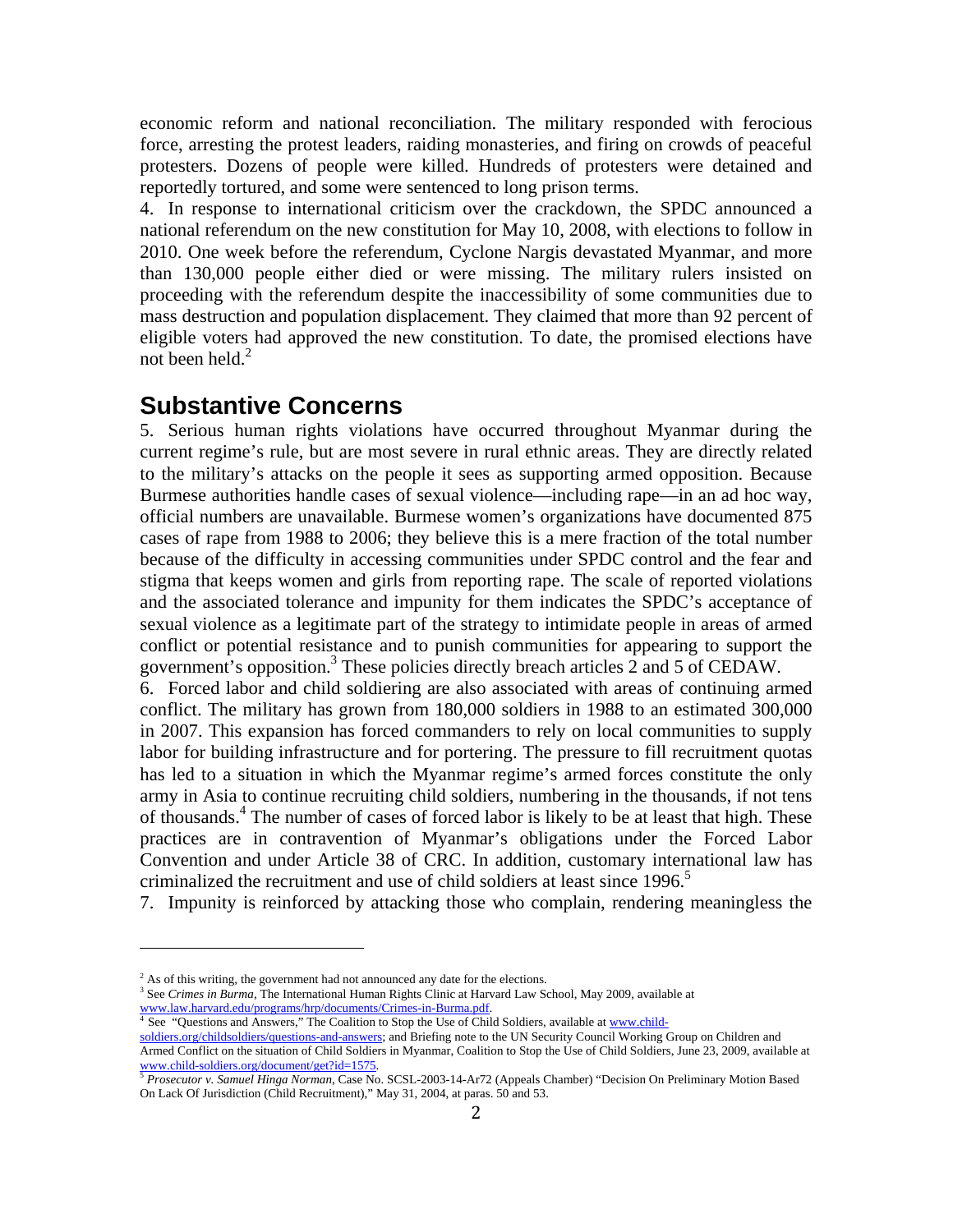right of victims of these human rights violations to an effective remedy.<sup>6</sup> The authorities maintain a culture of impunity not only by restricting access to complaints mechanisms, but also by harassing and taking legal action against those who bring complaints against the military. Burmese authorities have imprisoned rape victims who have made formal complaints or who have reported their stories to the press. The regime reinforces the perpetrators' sense of impunity by using the press and other propaganda techniques to smear victims based on their political or ethnic affiliations. Attacks in the press are also used on people or organizations involved in the forced labor complaints mechanisms of the International Labor Organization (ILO), which has developed a detailed record of this tactic.

8. Pursuant to the Supplementary Understanding between the Government of the Union of Myanmar and the International Labor Office (2007), Burmese citizens have the right to lodge complaints with the local ILO liaison officer about the use of forced labor. This complaints mechanism is designed to give victims of forced labor an opportunity to seek redress and/or remedies from government authorities. However, it is insufficient to deal with the vast number of abuses taking place. Since it came into force in 2007, 331 complaints of forced labor have been filed, and 286 met ILO requirements.<sup>7</sup> At least 39 complaints involved child soldiering.

9. The 2008 constitution reinforces the prevailing culture of impunity. The final article in the constitution's chapter on transitory provisions purports to exempt from any legal liability the conduct of the SPDC and its predecessor. Article 445 in Chapter 14 (hereinafter "the immunity clause") states, "All policy guidelines, laws, rules, regulations, notifications and declarations of the State Law and Order Restoration Council and the State Peace and Development Council or actions, rights and responsibilities of the State Law and Order Restoration Council and the State Peace and Development Council shall devolve on the Republic of the Union of Myanmar. No proceeding shall be instituted against the said Councils or any member thereof or any member of the Government, in respect to any act done in the execution of their respective duties."<sup>8</sup> On its face, this clause amounts to an amnesty for acts that may constitute serious human rights crimes. The language of the immunity clause is ambiguous, both in terms of whether it will have retroactive or proactive application, and the scope of acts that can legitimately be covered.

10. As a party to the Genocide Convention and the Geneva Conventions, Myanmar is required to punish perpetrators of genocide and grave breaches of the Geneva Conventions in national courts or tribunals, regardless of the perpetrators' political affiliation or military status. Furthermore, recent developments in customary international law indicate that national laws cannot provide amnesties for crimes against humanity or

<sup>6</sup> See UDHR (art. 8); CERD (art. 6); CRC (art. 39); ILO Forced Labor Convention (art.14); the 2005 UN Basic Principles and Guidelines on the Rights to a Remedy and Reparation for Victims of Gross Violations of International Human Rights Law and Serious Violations of International Humanitarian Law; General Assembly Resolution 60/147, Dec. 16, 2005, annex, paras.19-23; and UN Basic Principles on the Rights to a Remedy and Reparation.

 $<sup>7</sup>$  Report of the Special sitting to examine developments concerning the question of the observance by the Government of Myanmar of</sup> the Forced Labor Convention, 1930 (No. 29), ILO, 99th Session, Geneva, June 2010, Committee on the Application of Standards. <sup>8</sup> Constitution of the Republic of the Union of Myanmar, May 29, 2008 (the 2008 Constitution), found at http://burmadigest.info/wpcontent/uploads/2008/11/myanmar\_constitution-2008-en.pdf (last accessed on June 27, 2010).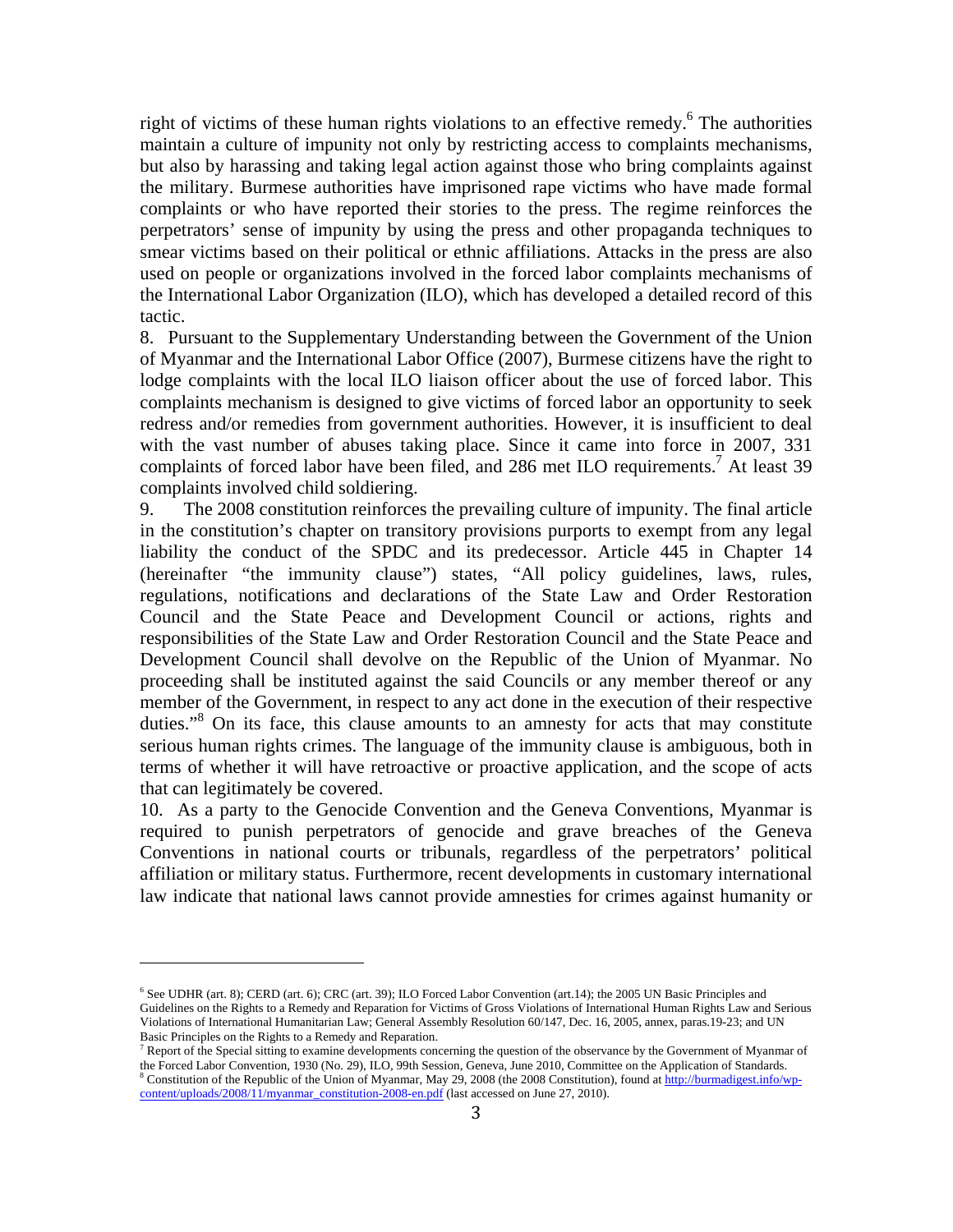other serious violations of international humanitarian law.<sup>9</sup> At a minimum, there is an obligation to investigate gross human rights violations, hold those most responsible legally accountable, and provide victims with an effective remedy.

11. Under the 2008 constitution, which will come into force following the expected elections in 2010, the structure of the judiciary consists of ordinary courts, the courtsmartial (military courts), and a constitutional tribunal. While the president appoints judges, with the approval of the legislature, the constitution asserts the independence of the judiciary by requiring that all judges be free from political affiliation. Yet this constitutional guarantee is undermined in relation to acts of the military because the constitution also provides that all cases against the military must be adjudicated in courtsmartial, including major human rights violations such as rape, forced labor, and recruiting child soldiers.10 Given the history of impunity outlined above and the lack of trust in the military, it is not clear that the military courts can be trusted to provide justice for human rights violations. In addition, recent developments in international law indicate that military courts should not handle such crimes. $^{11}$ 

12. The constitution's role in perpetuating a culture of impunity is confirmed by the articles that give the military veto power over any prospective amendments.<sup>12</sup> Ratifying any constitutional amendment requires a vote of more than 75 percent in parliament, effectively giving the military a veto over any proposed amendment since it controls 25 percent of the seats. The quota, combined with the likelihood that military representatives will be bound to comply with orders from their superiors and that pro-military factions in other parties will also win seats in parliament, renders the Burmese government virtually unchallengeable. The military's entrenched power calls into question the regime's rhetoric of supporting a true democratic transition.

#### **Achievements**

13. The ruling regime in Myanmar has recognized that members of the military have committed some serious crimes and that the perpetrators deserve punishment; for example, the military has provided some monetary compensation to victims of sexual violence and their families. Although these payments are not consistent, sufficient, or the most appropriate means of redress, they are steps in the right direction and suggest that the military may recognize that sexual violence is wrong and should be redressed.

14. Similarly, creating a complaints mechanism for forced labor also recognizes that this practice, as well as child soldiering, is wrong.

15. The constitutional tribunal has sole authority to interpret the constitution. While it is impossible to know how the tribunal might address immunity issues, the fact that it will be made up of nine members—three chosen by the president and three chosen by both houses in the legislature—who cannot belong to a political party suggests at least a move

<sup>9</sup> See ICRC rules 158 and 159 in *Customary International Humanitarian Law: Vol. I: Rules* (Cambridge University Press, 2005); "The Report of the Independent Expert to update the Set of Principles to Combat Impunity," Feb. 18, 2005, UN Doc E/CN.4/2005/102;<br>"The Rule-of-law Tools for Post-conflict States: Amnesties," 2009, UN Doc HR/PUB/09/1.

<sup>&</sup>lt;sup>10</sup> See articles 20(b) and 319 of the 2008 Constitution.<br><sup>11</sup> Administration Of Justice, Rule Of Law And Democracy: Issue of the administration of justice through military tribunals, June 14, 2004, UN Doc E/CN.4/Sub.2/2004/7, Principle 4 at paras. 17-a9.

<sup>&</sup>lt;sup>12</sup> See articles 433-436 of the 2008 Constitution.